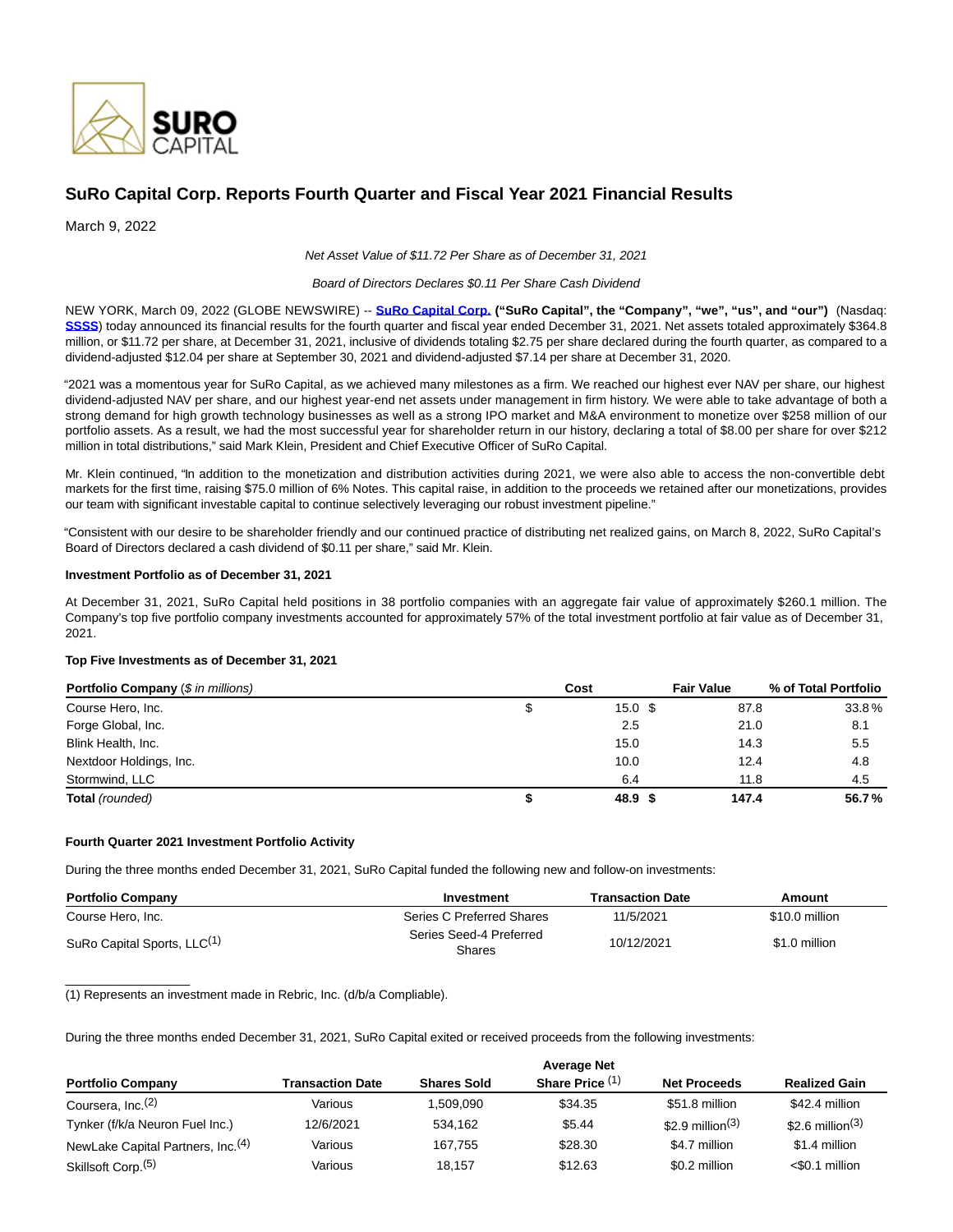| Residential Homes for Rent, LLC      |         | N/A | N/A | \$0.3 million |  |
|--------------------------------------|---------|-----|-----|---------------|--|
| (d/b/a Second Avenue) <sup>(6)</sup> | √arious |     |     |               |  |

<sup>(1)</sup> The average net share price is the net share price realized after deducting all commissions and fees on the sale(s), if applicable.

(2) As of November 4, 2021, SuRo Capital had sold all its shares of Coursera, Inc.

(3) Net proceeds includes approximately \$0.4 million in additional proceeds held in escrow.

(4) As of December 31, 2021, SuRo Capital held 278,471 remaining NewLake Capital Partners, Inc. common shares.

(5) As of December 31, 2021, SuRo Capital held 981,843 remaining Skillsoft Corp. common shares.

(6) During the quarter ended December 31, 2021, \$0.3 million was received from Residential Homes for Rent, LLC (d/b/a Second Avenue) related to the 15% term loan due December 23, 2023. Of the proceeds received, \$250,000 repaid a portion of the outstanding principal and the remaining proceeds were attributed to interest.

Subsequent to year-end, through March 9, 2022, SuRo Capital sold or received proceeds from the following investments:

|                                               |                  | <b>Average Net</b> |                 |                     |                      |  |  |  |  |  |
|-----------------------------------------------|------------------|--------------------|-----------------|---------------------|----------------------|--|--|--|--|--|
| <b>Portfolio Company</b>                      | Transaction Date | <b>Shares Sold</b> | Share Price (1) | <b>Net Proceeds</b> | <b>Realized Gain</b> |  |  |  |  |  |
| NewLake Capital Partners, Inc. <sup>(2)</sup> | Various          | 27.352             | \$27.76         | \$0.8 million       | \$0.2 million        |  |  |  |  |  |
| Rover Group, Inc. <sup>(3)</sup>              | 1/31/2022        | 42.744             | \$6.52          | \$0.3 million       | \$0.2 million        |  |  |  |  |  |
| Residential Homes for Rent, LLC               |                  |                    |                 |                     |                      |  |  |  |  |  |
| $(d/b/a$ Second Avenue) <sup>(4)</sup>        | Various          | N/A                | N/A             | \$0.2 million       | ۰                    |  |  |  |  |  |

(1) The average net share price is the net share price realized after deducting all commissions and fees on the sale(s), if applicable.

(2) As of March 9, 2022, SuRo Capital held 251,119 remaining NewLake Capital Partners, Inc. common shares.

(3) As of March 9, 2022, SuRo Capital held 795,637 remaining Rover Group, Inc. common shares.

(4) Subsequent to December 31, 2021, \$0.2 million was received from Residential Homes for Rent, LLC (d/b/a Second Avenue) related to the 15% term loan due December 23, 2023. Of the proceeds received, \$166,667 repaid a portion of the outstanding principal and the remaining proceeds were attributed to interest.

# **Fourth Quarter 2021 Financial Results**

 $\mathcal{L}=\mathcal{L}$  , we can also the set of the set of the set of the set of the set of the set of the set of the set of the set of the set of the set of the set of the set of the set of the set of the set of the set of the s

\_\_\_\_\_\_\_\_\_\_\_\_\_\_\_\_\_\_

 $\mathcal{L}=\mathcal{L}$  , we can also the set of the set of the set of the set of the set of the set of the set of the set of the set of the set of the set of the set of the set of the set of the set of the set of the set of the s

|                                                                                  | <b>Quarter Ended</b><br>December 31, 2021 |                |    |                          | <b>Quarter Ended</b><br>December 31, 2020 |    |                          |  |
|----------------------------------------------------------------------------------|-------------------------------------------|----------------|----|--------------------------|-------------------------------------------|----|--------------------------|--|
|                                                                                  |                                           | \$ in millions |    | per share <sup>(1)</sup> | \$ in millions                            |    | per share <sup>(1)</sup> |  |
| Net investment loss                                                              | \$                                        | (2.8)          | \$ | (0.09)                   | \$<br>(4.3)                               | \$ | (0.21)                   |  |
| Net realized gain on investments                                                 |                                           | 46.4           |    | 1.43                     | 7.1                                       |    | 0.36                     |  |
| Net change in unrealized appreciation/(depreciation) of investments              |                                           | (53.1)         |    | (2.04)                   | 58.4                                      |    | 2.92                     |  |
| Net increase/(decrease) in net assets resulting from operations -<br>basic $(3)$ | \$                                        | (9.5)          | \$ | (0.70)                   | \$<br>61.2                                | \$ | 3.07                     |  |
| Dividends declared                                                               |                                           | (80.9)         |    | (2.75)                   | (9.4)                                     |    | (0.47)                   |  |
| Issuance of common stock from stock dividends                                    |                                           | 29.1           |    | 0.36                     |                                           |    |                          |  |
| Issuance of common stock from public offering                                    |                                           | 0.1            |    | 0.01                     |                                           |    |                          |  |
| Issuance of common stock from<br>conversion of 4.75% Convertible Notes due 2023  |                                           |                |    |                          | 0.0                                       |    | (0.00)                   |  |
| Stock-based compensation                                                         |                                           | 0.4            |    | 0.01                     |                                           |    |                          |  |
| Repurchase of common stock <sup>(2)</sup>                                        |                                           |                |    |                          | (3.1)                                     |    | 0.08                     |  |
| Increase/(decrease) in net asset value $(3)$                                     | \$                                        | (60.9)         | \$ | (3.07)                   | \$<br>48.7                                | \$ | 2.68                     |  |

(1) Based on weighted-average number of shares outstanding for the relevant period.

<sup>(2)</sup> During the quarter ended December 31, 2020, the Company repurchased 371,283 shares of SuRo Capital common stock for approximately \$3.1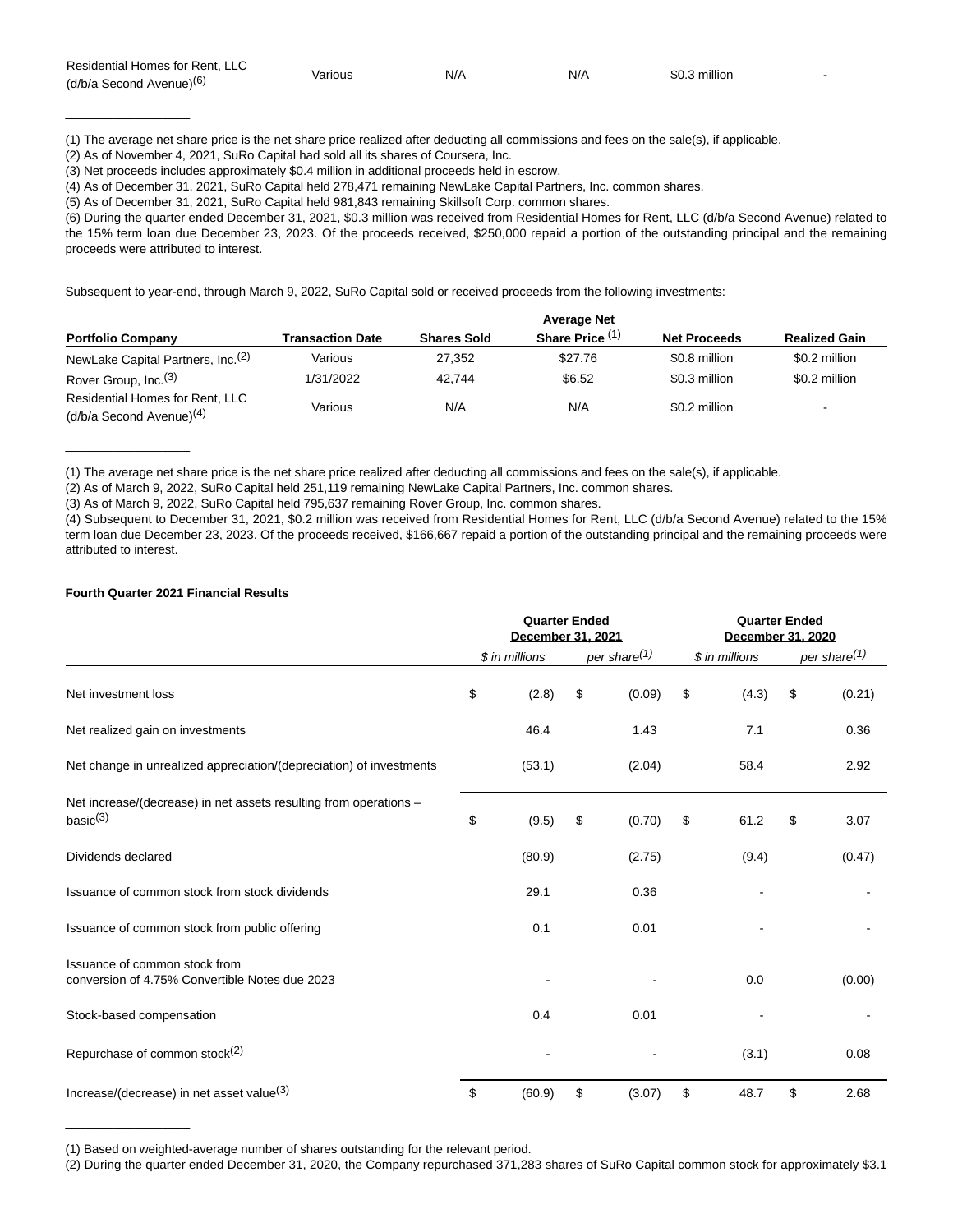million in cash under its Share Repurchase Program. The use of cash in connection with the repurchases decreased net asset value as of period end; however, the reduction in shares outstanding as of period end resulted in an increase in the net asset value per share. (3) Total may not sum, due to rounding.

# **Fiscal Year 2021 Financial Results**

|                                                                                 | <b>Fiscal Year Ended</b><br>December 31, 2021 |                |    |                          |    | <b>Fiscal Year Ended</b><br>December 31, 2020 |    |                          |  |
|---------------------------------------------------------------------------------|-----------------------------------------------|----------------|----|--------------------------|----|-----------------------------------------------|----|--------------------------|--|
|                                                                                 |                                               | \$ in millions |    | per share <sup>(1)</sup> |    | \$ in millions                                |    | per share <sup>(1)</sup> |  |
| Net investment loss                                                             | \$                                            | (9.9)          | \$ | (0.38)                   | \$ | (14.5)                                        | \$ | (0.81)                   |  |
| Net realized gain on investments                                                |                                               | 218.7          |    | 8.46                     |    | 16.4                                          |    | 0.92                     |  |
| Net change in unrealized appreciation/(depreciation) of investments             |                                               | (61.7)         |    | (2.39)                   |    | 73.4                                          |    | 3.78                     |  |
| Net increase in net assets resulting from operations $-$ basic <sup>(4)</sup>   | \$                                            | 147.1          | \$ | 5.69                     | \$ | 75.3                                          | \$ | 3.89                     |  |
| Dividends declared                                                              |                                               | (212.2)        |    | (8.00)                   |    | (16.9)                                        |    | (0.87)                   |  |
| Issuance of common stock from stock dividends                                   |                                               | 89.7           |    | 0.74                     |    |                                               |    |                          |  |
| Issuance of common stock from public offering                                   |                                               | 0.1            |    | 0.01                     |    | 49.9                                          |    | 0.30                     |  |
| Issuance of common stock from<br>conversion of 4.75% Convertible Notes due 2023 |                                               | 37.3           |    | (1.91)                   |    | 1.8                                           |    | (0.11)                   |  |
| Stock-based compensation <sup>(2)</sup>                                         |                                               | 1.3            |    | 0.05                     |    | 2.0                                           |    | 0.12                     |  |
| Repurchase of common stock <sup>(3)</sup>                                       |                                               |                |    |                          |    | (10.4)                                        |    | 0.43                     |  |
| Increase in net asset value $(4)$                                               | \$                                            | 63.3           | \$ | (3.42)                   | \$ | 101.7                                         | \$ | 3.76                     |  |

(1) Based on weighted-average number of shares outstanding for the relevant period.

(2) For the year ended December 31, 2020, this balance includes \$2.0 million of accelerated recognition of compensation cost related to the cancellation of unvested options on April 28, 2020.

(3) During the year ended December 31, 2020, the Company repurchased 1,655,848 shares of SuRo Capital common stock for approximately \$10.4 million in cash under its Share Repurchase Program. The use of cash in connection with the repurchases decreased net asset value as of period end; however, the reduction in shares outstanding as of period end resulted in an increase in the net asset value per share.

(4) Total may not sum, due to rounding.

 $\overline{\phantom{a}}$  , where  $\overline{\phantom{a}}$  , where  $\overline{\phantom{a}}$  , where  $\overline{\phantom{a}}$ 

Weighted-average common basic shares outstanding were approximately 25.9 million and 17.9 million for the years ended December 31, 2021 and 2020, respectively. As of December 31, 2021, there were 31,118,556 shares of the Company's common stock outstanding.

SuRo Capital's liquid assets were approximately \$215.4 million as of December 31, 2021, consisting of cash and securities of publicly traded portfolio companies not subject to lock-up restrictions at quarter end.

# **Recent Dividend Declarations**

On November 2, 2021, SuRo Capital's Board of Directors declared a dividend of \$2.00 per share paid on December 30, 2021 to the Company's common stockholders of record as of the close of business on November 17, 2021. The dividend was paid in cash and shares of the Company's common stock.

On December 20, 2021, SuRo Capital's Board of Directors declared a dividend of \$0.75 per share paid on January 14, 2022 to the Company's stockholders of record as of the close of business on December 31, 2021. The dividend was paid in cash.

Subsequent to year-end, on March 8, 2022, SuRo Capital's Board of Directors declared a dividend of \$0.11 per share payable on April 15, 2022 to the Company's stockholders of record as of the close of business on March 25, 2022. The dividend will be paid in cash.

# **6.00% Notes due 2026**

On December 17, 2021, we issued \$70.0 million aggregate principal amount of 6.00% Notes due 2026 ("6.00% Notes due 2026"), which bear interest at a fixed rate of 6.00% per year, payable quarterly in arrears on March 31, June 30, September 30, and December 30 of each year, commencing on March 30, 2022. On December 21, 2021, we issued an additional \$5.0 million aggregate principal amount of 6.00% Notes due 2026. We received approximately \$72.8 million in proceeds from the offering, net of underwriting discounts and commissions and other offering expenses. The 6.00% Notes due 2026 have a maturity date of December 30, 2026, unless previously repurchased or redeemed in accordance with their terms. We have the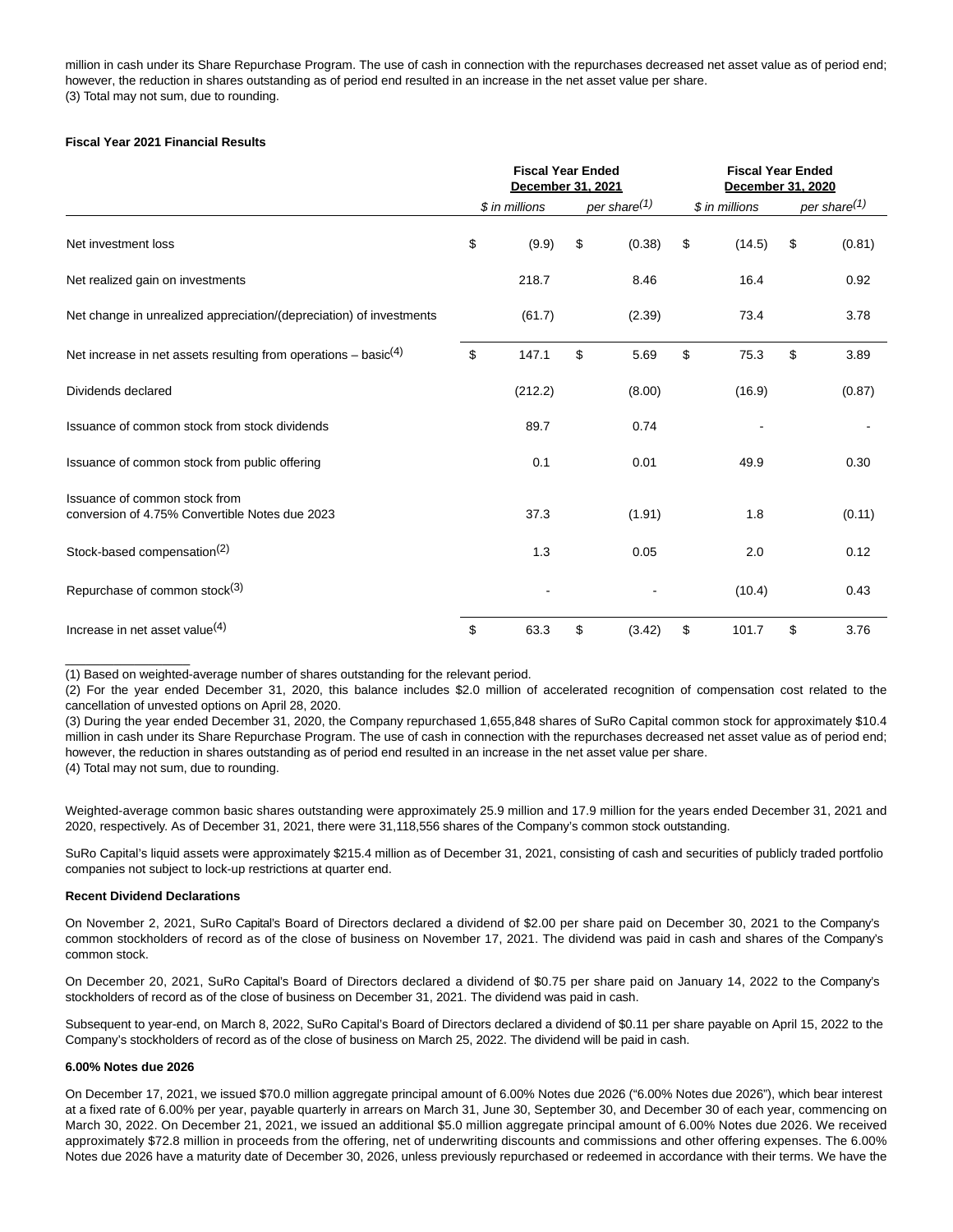right to redeem the 6.00% Notes due 2026, in whole or in part, at any time or from time to time, on or after December 30, 2024 at a redemption price of 100% of the aggregate principal amount thereof plus accrued and unpaid interest.

The 6.00% Notes due 2026 are listed for trading on the Nasdaq Global Select Market under the symbol "SSSSL".

#### **Conference Call and Webcast**

Management will hold a conference call and webcast for investors on March 9, 2022 at 2:00 p.m. PT (5:00 p.m. ET). The conference call access number for U.S. participants is (323) 701-0160, and the conference call access number for participants outside the U.S. is (800) 289-0720. The conference ID number for both access numbers is 6021383. Additionally, interested parties can listen to a live webcast of the call from the "Investor Relations" section of SuRo Capital's website at [www.surocap.com.](https://www.globenewswire.com/Tracker?data=LW_ExkzqKkA5U3JtjeiDqhuxrTN6A_O42JwMZnH0YWYQTYnTfKZX81uWL36Zirqu7suyrTX_0JY0_K4a6II_9A==) An archived replay of the webcast will also be available for 12 months following the live presentation.

A replay of the conference call may be accessed until 5:00 p.m. PT (8:00 p.m. ET) on March 16, 2022 by dialing (888) 203-1112 (U.S.) or +1 (719) 457-0820 (International) and using conference ID number 6021383.

#### **Certain Information Regarding the Dividends**

The date of declaration and amount of any dividends, including any future dividends, are subject to the sole discretion of SuRo Capital's Board of Directors. The aggregate amount of the dividends declared and paid by SuRo Capital will be fully taxable to stockholders. The tax character of SuRo Capital's dividends cannot be finally determined until the close of SuRo Capital's taxable year (December 31). SuRo Capital will report the actual tax characteristics of each year's dividends annually to stockholders and the IRS on Form 1099-DIV subsequent to year-end.

Registered stockholders with questions regarding declared dividends may call American Stock Transfer at 800-937-5449.

#### **Forward-Looking Statements**

Statements included herein, including statements regarding SuRo Capital's beliefs, expectations, intentions, or strategies for the future, may constitute "forward-looking statements". SuRo Capital cautions you that forward-looking statements are not guarantees of future performance and that actual results or developments may differ materially from those projected or implied in these statements. All forward-looking statements involve a number of risks and uncertainties, including the impact of the COVID-19 pandemic and any market volatility that may be detrimental to our business, our portfolio companies, our industry, and the global economy, that could cause actual results to differ materially from the plans, intentions, and expectations reflected in or suggested by the forward-looking statements. Risk factors, cautionary statements, and other conditions which could cause SuRo Capital's actual results to differ from management's current expectations are contained in SuRo Capital's filings with the Securities and Exchange Commission. SuRo Capital undertakes no obligation to update any forward-looking statement to reflect events or circumstances that may arise after the date of this press release.

## **About SuRo Capital Corp.**

SuRo Capital Corp. (Nasdaq[: SSSS\)](https://www.globenewswire.com/Tracker?data=0B-xPdwYGvTwzJdlqcyOVlcN9anMFQ1jKKNfCUqDiF7zkVXfmKFcX_l1islTY3aRXJbP8g9SSyzQlEVADVg-uVyaDnMx7TEjeDdIAzvXW8o=) is a publicly traded investment fund that seeks to invest in high-growth, venture-backed private companies. The fund seeks to create a portfolio of high-growth emerging private companies via a repeatable and disciplined investment approach, as well as to provide investors with access to such companies through its publicly traded common stock. SuRo Capital is headquartered in New York, NY and has offices in San Francisco, CA. Connect with the company on Twitter, LinkedIn, and at [www.surocap.com.](https://www.globenewswire.com/Tracker?data=LW_ExkzqKkA5U3JtjeiDquIFkrF5UibIdP8v8NPLc1UFG1diOlRisA9LjYsn8uhpDNGDBatezZWdvGJPOtr-bg==)

**Contact** SuRo Capital Corp. (212) 931-6331 [IR@surocap.com](https://www.globenewswire.com/Tracker?data=Fa6SQSK9acKANUNQqP6cOUVGoYjkKs7eTsnrvuvJGTzfMsZbGcpysoaFPAN_cJnWmA_oQIBXTkNts3i8QGm9rQ==)

#### **Media Contact** Bill Douglass Gotham Communications, LLC [Communications@surocap.com](https://www.globenewswire.com/Tracker?data=pqxAN5L5z3M_epm73OCS92cgJcTXIjLvLsZxv-k4ekYJmQqwo0RAEx88yRZ28we9B-QraFErcoKlkWxy03WfR979lX3GSCqGsXTeAslHFxqZjGM6UBAGHvfhIdFUaL2J)

# **SURO CAPITAL CORP. AND SUBSIDIARIES CONSOLIDATED STATEMENTS OF ASSETS AND LIABILITIES**

|                                                                                                  | December 31, 2021 | December 31, 2020 |
|--------------------------------------------------------------------------------------------------|-------------------|-------------------|
| <b>ASSETS</b>                                                                                    |                   |                   |
| Investments at fair value:                                                                       |                   |                   |
| Non-controlled/non-affiliate investments (cost of \$146,360,300 and \$105,339,169, respectively) | \$<br>231,768,290 | \$<br>249,804,803 |
| Non-controlled/affiliate investments (cost of \$41,211,183 and \$53,865,346, respectively)       | 14,609,089        | 30,165,773        |
| Controlled investments (cost of \$19,883,894 and \$7,161,412, respectively)                      | 13,758,874        | 809,198           |
| <b>Total Portfolio Investments</b>                                                               | 260,136,253       | 280,779,774       |
| Investments in U.S. Treasury bills (cost of \$0 and \$150,000,000, respectively)                 |                   | 150,000,000       |
| Total Investments (cost of \$207,455,377 and \$316,365,927, respectively)                        | 260,136,253       | 430.779.774       |
| Cash                                                                                             | 198,437,078       | 45,793,724        |
| Proceeds receivable                                                                              | 52.493            |                   |
| Escrow proceeds receivable                                                                       | 2,046,645         | 852,462           |
| Interest and dividends receivable                                                                | 83.655            | 166,998           |
| Deferred financing costs                                                                         | 621.719           | 297.196           |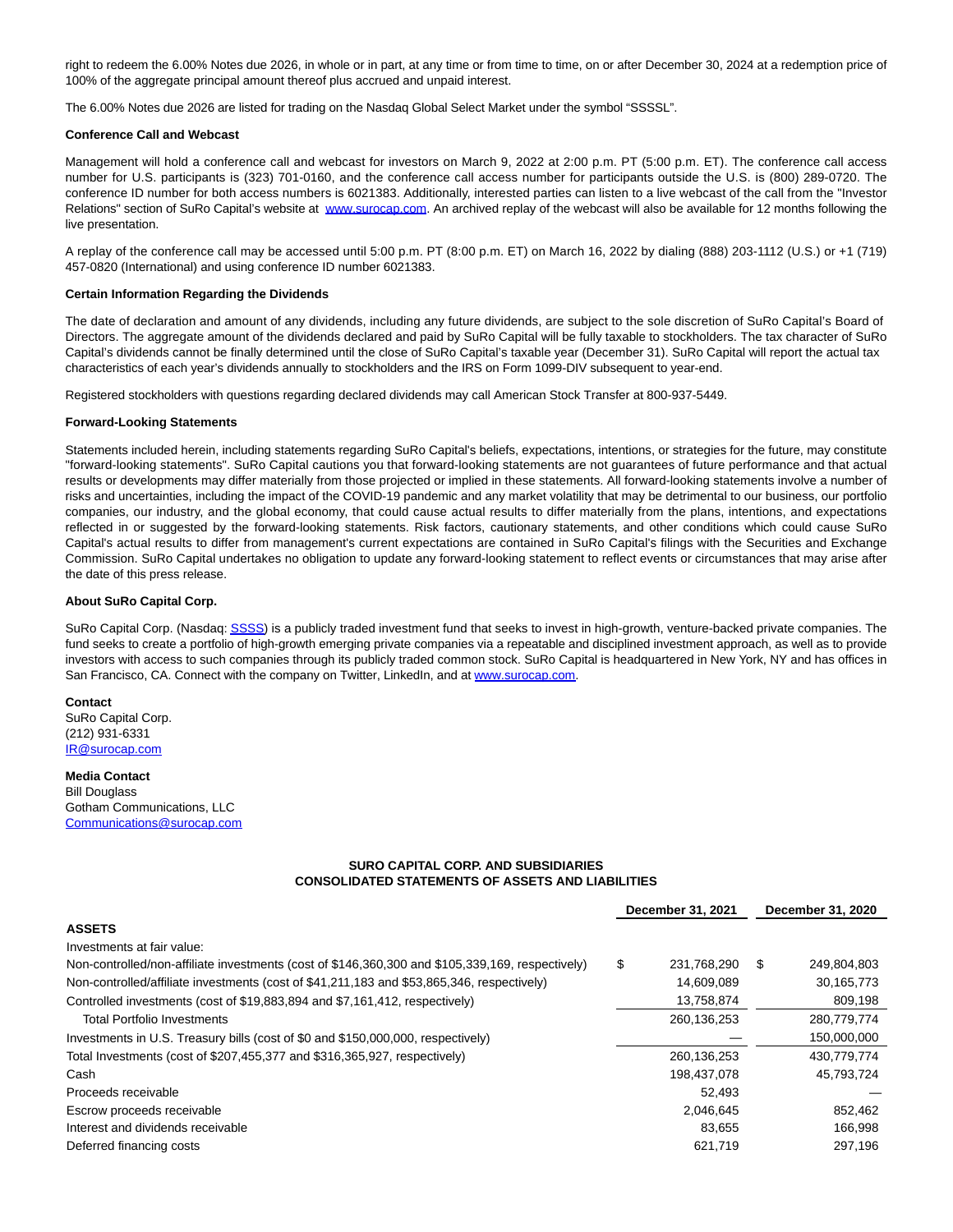| 478,875,704<br>762,312 |
|------------------------|
|                        |
|                        |
|                        |
| 453,803                |
| 4,395,229              |
| 134,250,000            |
| 35,850                 |
| 37,395,437             |
|                        |
| 177,292,631            |
| 301,583,073            |
|                        |
| \$<br>199,140          |
| 221,802,592            |
| (40, 193, 778)         |
| 5,361,270              |
| 114,413,849            |
| 301,583,073            |
| 15.14                  |
|                        |

(1) This balance includes a right of use asset and corresponding operating lease liability, respectively.

\_\_\_\_\_\_\_\_\_\_\_\_\_\_\_\_\_\_\_\_\_\_\_\_\_\_\_\_\_\_\_\_\_\_\_\_\_\_\_\_\_\_\_\_\_\_\_\_\_\_

(2) As of December 31, 2021, the 4.75% Convertible Senior Notes due March 28, 2023 had been fully converted into the Company's common stock or redeemed in cash by the Company. As of December 31, 2020, the 4.75% Convertible Senior Notes due March 28, 2023 (effective interest rate of 5.57%) had a face value \$38,215,000.

(3) As of December 31, 2021, the 6.00% Notes due December 30, 2026 (effective interest rate of 6.13%) had a face value \$75,000,000.

# **SURO CAPITAL CORP. AND SUBSIDIARIES CONSOLIDATED STATEMENTS OF OPERATIONS**

|                                                                   | Year Ended December 31, |               |              |    |                |  |  |  |  |
|-------------------------------------------------------------------|-------------------------|---------------|--------------|----|----------------|--|--|--|--|
|                                                                   | 2021                    |               | 2020         |    | 2019           |  |  |  |  |
| <b>INVESTMENT INCOME</b>                                          |                         |               |              |    |                |  |  |  |  |
| Non-controlled/non-affiliate investments:                         |                         |               |              |    |                |  |  |  |  |
| Interest income                                                   | \$                      | 507.772<br>\$ | 1,035,694    | \$ | 828,392        |  |  |  |  |
| Dividend income                                                   |                         | 470,438       | 50,000       |    | 100,000        |  |  |  |  |
| Non-controlled/affiliate investments:                             |                         |               |              |    |                |  |  |  |  |
| Interest income/(reversal of accrued interest)                    |                         |               | (29, 184)    |    | 108,395        |  |  |  |  |
| Dividend income                                                   |                         | 102,632       | 317,617      |    |                |  |  |  |  |
| Controlled investments:                                           |                         |               |              |    |                |  |  |  |  |
| Interest income                                                   |                         | 390,000       |              |    | 58,937         |  |  |  |  |
| Dividend income                                                   |                         |               | 450,000      |    | 400,000        |  |  |  |  |
| <b>Total Investment Income</b>                                    |                         | 1,470,842     | 1,824,127    |    | 1,495,724      |  |  |  |  |
| <b>OPERATING EXPENSES</b>                                         |                         |               |              |    |                |  |  |  |  |
| Management fees <sup>(1)</sup>                                    |                         |               |              |    | 848,723        |  |  |  |  |
| Incentive fees/(reversal of incentive fee accrual) <sup>(1)</sup> |                         |               |              |    | (4,660,472)    |  |  |  |  |
| Costs incurred under Administration Agreement <sup>(1)</sup>      |                         |               |              |    | 306,084        |  |  |  |  |
| Compensation expense <sup>(2)</sup>                               |                         | 6,162,716     | 8,801,841    |    | 4,286,972      |  |  |  |  |
| Directors' fees $(3)$                                             |                         | 752,442       | 445,000      |    | 383,370        |  |  |  |  |
| Professional fees                                                 |                         | 2,665,689     | 2,962,781    |    | 5,290,329      |  |  |  |  |
| Interest expense                                                  |                         | 693,526       | 2,247,817    |    | 2,372,570      |  |  |  |  |
| Income tax expense                                                |                         | 9,347         | 43,574       |    | 33,825         |  |  |  |  |
| Other expenses                                                    |                         | 1,117,941     | 1,837,530    |    | 2,085,391      |  |  |  |  |
| <b>Total Operating Expenses</b>                                   |                         | 11,401,661    | 16,338,543   |    | 10,946,792     |  |  |  |  |
| <b>Net Investment Loss</b>                                        |                         | (9,930,819)   | (14,514,416) |    | (9,451,068)    |  |  |  |  |
| Realized Gain/(Loss) on Investments:                              |                         |               |              |    |                |  |  |  |  |
| Non-controlled/non-affiliated investments                         |                         | 216,870,940   | 16,441,223   |    | 32,625,663     |  |  |  |  |
| Non-controlled/affiliate investments                              |                         | 1,864,564     |              |    | (13, 446, 323) |  |  |  |  |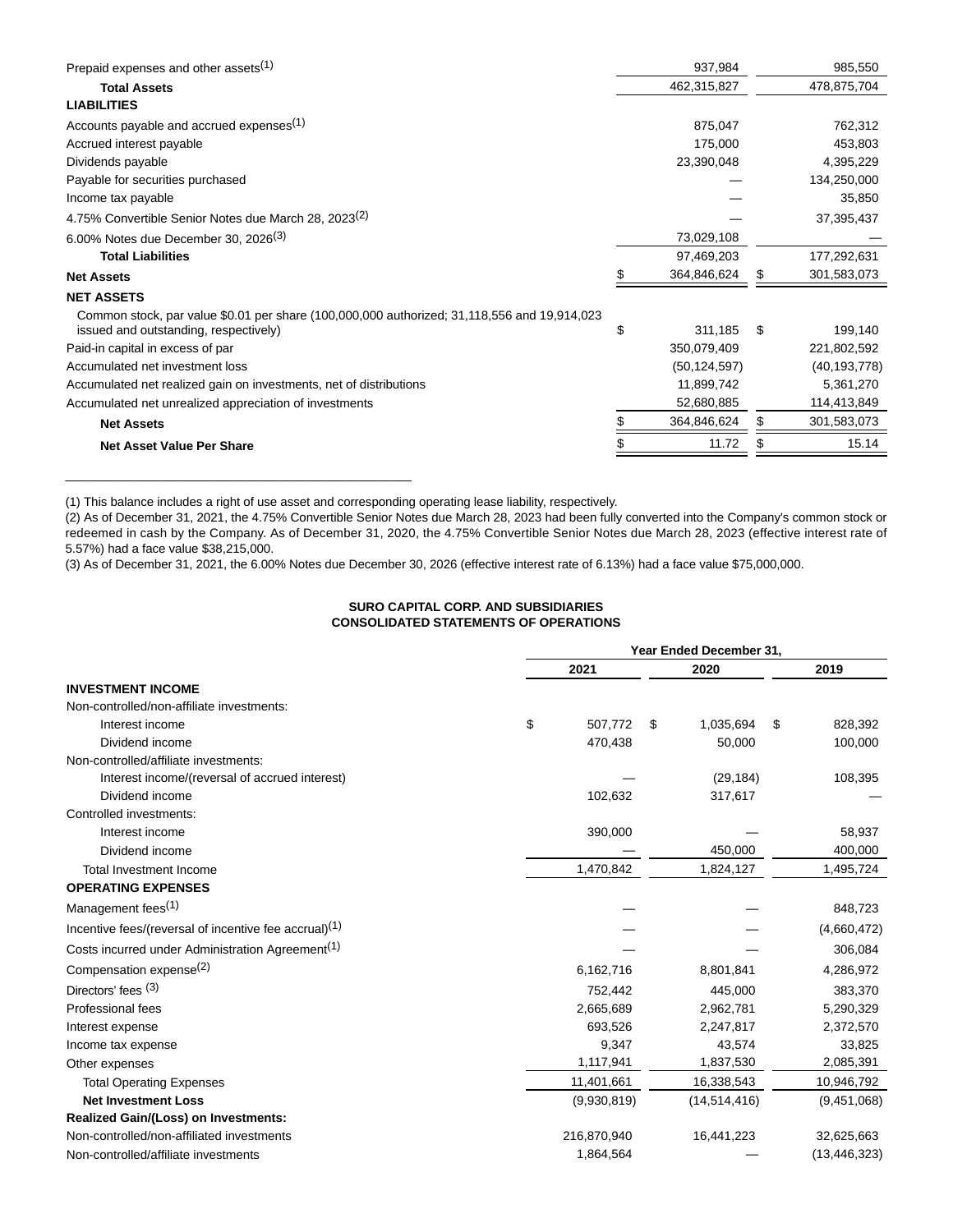| <b>Net Realized Gain on Investments</b>                                 | 218,735,504    |     | 16,441,223  |   | 19,179,340  |
|-------------------------------------------------------------------------|----------------|-----|-------------|---|-------------|
| <b>Change in Unrealized Appreciation/(Depreciation) of Investments:</b> |                |     |             |   |             |
| Non-controlled/non-affiliated investments                               | (59,057,641)   |     | 82,163,227  |   | (1,907,148) |
| Non-controlled/affiliate investments                                    | (2,902,517)    |     | (8,786,596) |   | 21,489,014  |
| Controlled investments                                                  | 227,194        |     | 34,000      |   | (6,242,007) |
| Net Change in Unrealized Appreciation/(Depreciation) of Investments     | (61, 732, 964) |     | 73,410,631  |   | 13,339,859  |
| Benefit from taxes on unrealized depreciation of investments            |                |     |             |   | 885,566     |
| Net Change in Net Assets Resulting from Operations                      | 147,071,721    |     | 75,337,438  |   | 23,953,697  |
| Net Change in Net Assets Resulting from Operations per Common<br>Share: |                |     |             |   |             |
| Basic                                                                   | 5.69           | £.  | 4.21        | S | 1.24        |
| <b>Diluted</b>                                                          | 5.52           | \$. | 3.56        |   | 1.14        |
| Weighted-Average Common Shares Outstanding                              |                |     |             |   |             |
| Basic                                                                   | 25,861,642     |     | 17,910,353  |   | 19,328,414  |
| <b>Diluted</b>                                                          | 26,758,367     |     | 21,790,898  |   | 23,069,622  |

(1) This balance references a related-party transaction.

\_\_\_\_\_\_\_\_\_\_\_\_\_\_\_\_\_\_\_\_\_\_\_\_\_\_\_\_\_\_\_\_\_\_\_\_\_\_\_\_\_\_\_\_\_\_\_\_\_\_

(2) For the year ended December 31, 2020, this balance includes \$1,962,431 of accelerated recognition of compensation cost related to the cancellation of unvested options on April 28, 2020.

(3) For the year ended December 31, 2021, this balance includes \$209,360 of stock-based compensation expense related to the 2020 annual non-employee director grants.

# **SURO CAPITAL CORP. AND SUBSIDIARIES FINANCIAL HIGHLIGHTS**

|                                                             | Year Ended December 31, |               |    |               |    |               |    |               |               |
|-------------------------------------------------------------|-------------------------|---------------|----|---------------|----|---------------|----|---------------|---------------|
|                                                             |                         | 2021          |    | 2020          |    | 2019          |    | 2018          | 2017          |
| Per Basic Share Data                                        |                         |               |    |               |    |               |    |               |               |
| Net asset value at beginning of the year                    | \$                      | 15.14         | \$ | 11.38         | \$ | 9.89          | \$ | 9.64          | \$<br>8.66    |
| Net investment loss <sup>(1)</sup>                          |                         | (0.38)        |    | (0.81)        |    | (0.49)        |    | (0.37)        | (0.95)        |
| Net realized gain/(loss) on investments <sup>(1)</sup>      |                         | 8.46          |    | 0.92          |    | 0.99          |    | (0.36)        | 0.04          |
| Realized loss on partial repurchase of 5.25%                |                         |               |    |               |    |               |    |               |               |
| Convertible Senior Notes due 2018 <sup>(1)</sup>            |                         |               |    |               |    |               |    | (0.02)        |               |
| Net change in unrealized                                    |                         |               |    |               |    |               |    |               |               |
| appreciation/(depreciation) of investments <sup>(1)</sup>   |                         | (2.39)        |    | 3.78          |    | 0.69          |    | 0.47          | 1.59          |
| Benefit from taxes on unrealized depreciation of            |                         |               |    |               |    |               |    |               |               |
| investments <sup>(1)</sup>                                  |                         |               |    |               |    | 0.05          |    | 0.33          | 0.13          |
| Dividends declared                                          |                         | (8.00)        |    | (0.87)        |    | (0.32)        |    |               |               |
| Issuance of common stock from stock dividend <sup>(1)</sup> |                         | 0.74          |    |               |    |               |    |               |               |
| Issuance of common stock from public offering               |                         | 0.01          |    | 0.30          |    |               |    |               |               |
| Issuance of common stock from conversion of                 |                         |               |    |               |    |               |    |               |               |
| 4.75% Convertible Notes due 2023 <sup>(1)</sup>             |                         | (1.91)        |    | (0.11)        |    |               |    |               |               |
| Repurchase of common stock <sup>(1)</sup>                   |                         |               |    | 0.43          |    | 0.52          |    | 0.20          | 0.18          |
| Stock-based compensation <sup>(1)</sup>                     |                         | 0.05          |    | 0.12          |    | 0.05          |    |               |               |
| Net asset value at end of year                              | \$                      | 11.72         | \$ | 15.14         | \$ | 11.38         | \$ | 9.89          | \$<br>9.64    |
| Per share market value at end of year                       | \$                      | 12.95         | \$ | 13.09         | \$ | 6.55          | \$ | 5.22          | \$<br>5.45    |
| Total return based on market value <sup>(2)</sup>           |                         | 179.33%       |    | 99.85%        |    | 31.61%        |    | (4.22)%       | 8.35%         |
| Total return based on net asset value <sup>(2)</sup>        |                         | 30.25%        |    | 33.04%        |    | 15.08%        |    | 2.59%         | 11.32%        |
| Shares outstanding at end of year                           |                         | 31,118,556    |    | 19,914,023    |    | 17,564,244    |    | 19,762,647    | 21,246,345    |
| <b>Ratios/Supplemental Data:</b>                            |                         |               |    |               |    |               |    |               |               |
| Net assets at end of year                                   |                         | \$364,846,624 |    | \$301,583,073 |    | \$199,917,289 |    | \$195,378,159 | \$204,762,866 |
| Average net assets                                          |                         | \$396,209,139 |    | \$205,430,809 |    | \$209,261,190 |    | \$208,678,731 | \$199,457,678 |
| Ratio of gross operating expenses to average net            |                         |               |    |               |    |               |    |               |               |
| ases <sup>(3)</sup>                                         |                         | 2.88%         |    | 7.95%         |    | 6.08%         |    | 7.09%         | 11.25%        |
| Ratio of incentive fee waiver to average net                |                         |               |    |               |    |               |    |               |               |
| assets                                                      |                         | $-\%$         |    | $-\%$         |    | $-\%$         |    | $(2.40)\%$    | $-\%$         |
| Ratio of management fee waiver to average net<br>assets     |                         | $-\%$         |    | $-\%$         |    | $-\%$         |    | (0.43)%       | $(0.36)\%$    |
| Ratio of income tax provision to average net                |                         |               |    |               |    |               |    |               |               |
| assets                                                      |                         | $-\%$         |    | $-\%$         |    | (0.42)%       |    | (3.22)%       | $(1.38)\%$    |